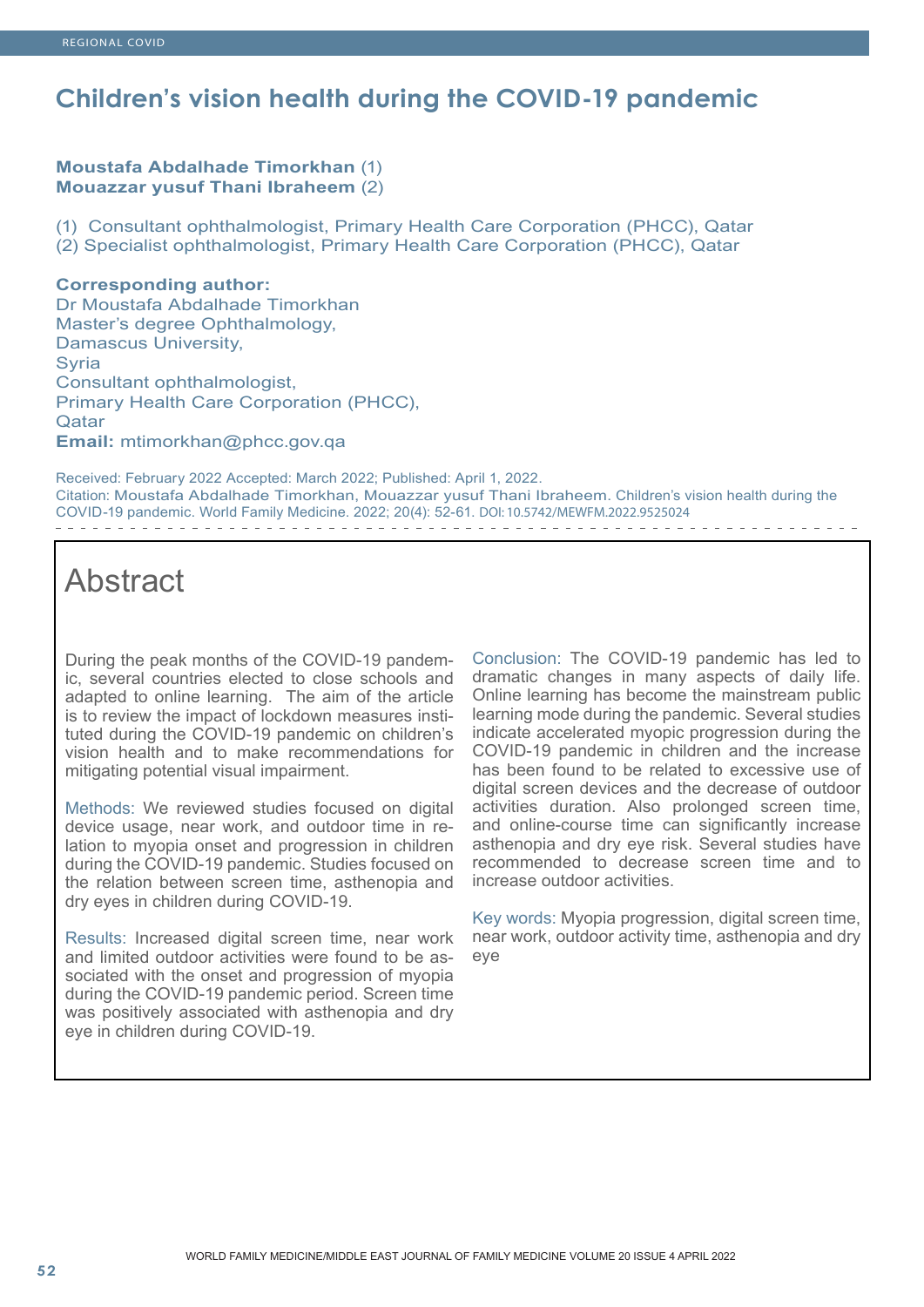#### Introduction

On December 30, 2019, a novel coronavirus disease 2019 (COVID-19) was initially described and rapidly spread worldwide. (1) A few months later, the World Health Organization (WHO) declared COVID-19 a ''pandemic'' outbreak (2) .

Governments worldwide have implemented various measures to contain the spread of the pandemic, including strict travel bans, social distancing, quarantine policies and school closures. These measures have affected school-age children and students in general. During the peak months of the pandemic, 195 countries elected to close schools, affecting nearly 1.5 billion children and young people (3).

In addition to the negative physical and mental effects of school closures, the children during the home education process were more exposed to smartphones, computers, tablets and television (4). Children's visual system is extremely delicate and is in a phase that is characterized by critical development. Studies have suggested that early decline in eye health is associated with increased risks of developing macular degeneration, glaucoma, and other myopia-related complications (5,6).

#### Myopia progression

According to the World Health Organization, at least 2.2 billion people worldwide suffer from impaired vision, among whom a significant proportion are those under 18 years old (7). Research has suggested that close to 50% of the world's population may be myopic by 2050, with as much as 10% highly myopic (8).

In addition to genetics (9), there is strong evidence that environmental factors (10) such as time spent outdoors (11), sustained near vision (12) and prolonged higher education (13) play a significant role in the onset of myopia.

Pelligrini et al (14) noted the possibility that prolonged home confinement due to the COVID-19 pandemic would very likely have a significant impact on the global incidence of myopia and worsening of pre-existing myopia among children. The authors termed this quarantine myopia and observed that this would represent a serious public health concern because of the visual disability associated with uncorrected myopia that would particularly affect children in low- and middle-income countries and the sightthreatening complications in later life associated with high myopia.

There is supportive evidence from several studies documenting what was considered a possibility has indeed happened.

Wang et al (15) evaluated non-cycloplegic refractive error values of 123,535 children aged 6 to 13 years from 10 elementary schools in Shandong, Feicheng, China. They found that, in the annual screenings conducted from 2015 to 2019, the mean SER (spherical equivalent refraction) findings were relatively stable for all age groups, whereas in the June 2020 screenings that took place when schools reopened after 5 months of home confinement, the mean SER reflected a myopic shift of about − 0.3 diopters (D) and the prevalence of myopia (defined as an SER of −0.50 D or less) increased 1.4 to 3 times in 2020 compared with the previous 5 years especially among younger children.

In another study, 2 groups of students from 12 primary schools in Guangzhou, China, were prospectively enrolled and monitored from grade 2 to grade 3. A non-exposure group (n=1060) included students who were examined in late 2018 (grade 2) and then in late 2019 (grade 3), and an independent exposure group (n=1054) included students examined in late 2019 (grade 2) and again in late 2020 (grade 3). Compared with the unexposed group, the exposed group experienced a -0.36 D greater myopic shift in SER, an increased axial length of 0.08 mm, and a 7.9% higher incidence of myopia (defined as a SER <−0.5 D). (16)

And in another report, students from primary grades through high school from Chongqing, China, were randomly selected from the 2019 and 2020 surveys (n=1728 and 1733, respectively), which included refractive data recorded by an optometry unit. The percentage of myopia (defined as a mean uncorrected visual acuity <5.0 with a mean SER <-0.50 D) in 2019 was 44.62% and increased to 55.02% in 2020 (P<0.001), and the mean spherical equivalent (SE) refraction (-1.94 ± 2.13 D) in 2020 was lower than that in 2019 (-1.64 ± 5.49 D, P < 0.001) (17).

Also, in Hong Kong, a study with a total of 1793 subjects were recruited, of whom 709 children comprised the COVID-19 cohort with 7.89±2.30 months of follow-up, and 1084 children comprised the pre-COVID- 19 cohort with 37.54 ± 3.12 months of follow-up. The overall incidence was 19.44% in the COVID-19 cohort, and 36.57% in pre-COVID-19 cohort. During the COVID-19 pandemic, the change in SER was  $-0.50 \pm 0.51$  D. The authors observed that the COVID-19 cohort over 8 months showed a faster SER progression (−0.50 D) during the current pandemic compared with the studies in Shanghai (−0.27 D), (18) Guangzhou (−0.31), (19) and Taipei of Taiwan (−0.42D), (20) over a 1-year follow-up before COVID-19 (21).

Furthermore, Aslan F et al (22) evaluated the myopic progression of 115 children aged 8–17 years in Turkey between 2017 and 2020 and found that the annual myopic progression amount 0.49±0.26, 0.41±0.36 and 0.54 ±0.43 diopters (D) for the 2017, 2018 and 2019 years and 0.71±0.46 D in 2020, and the increase in myopic progression in 2020 compared to the 2019 and 2018 years, was statistically significant (P < 0.003).

In another study of 201 myopic children aged 7 to 12 years with regular follow-up visits every half a year from April 2019 to May 2020 in Shanghai, China, there was a significantly greater change in spherical equivalent at visit 2 (−0.98 ± 0.52 D) than at visit 1 (−0.39 ± 0.58 D; P < 0.001), whereas the second (visit 2) was four months after the home quarantine (23).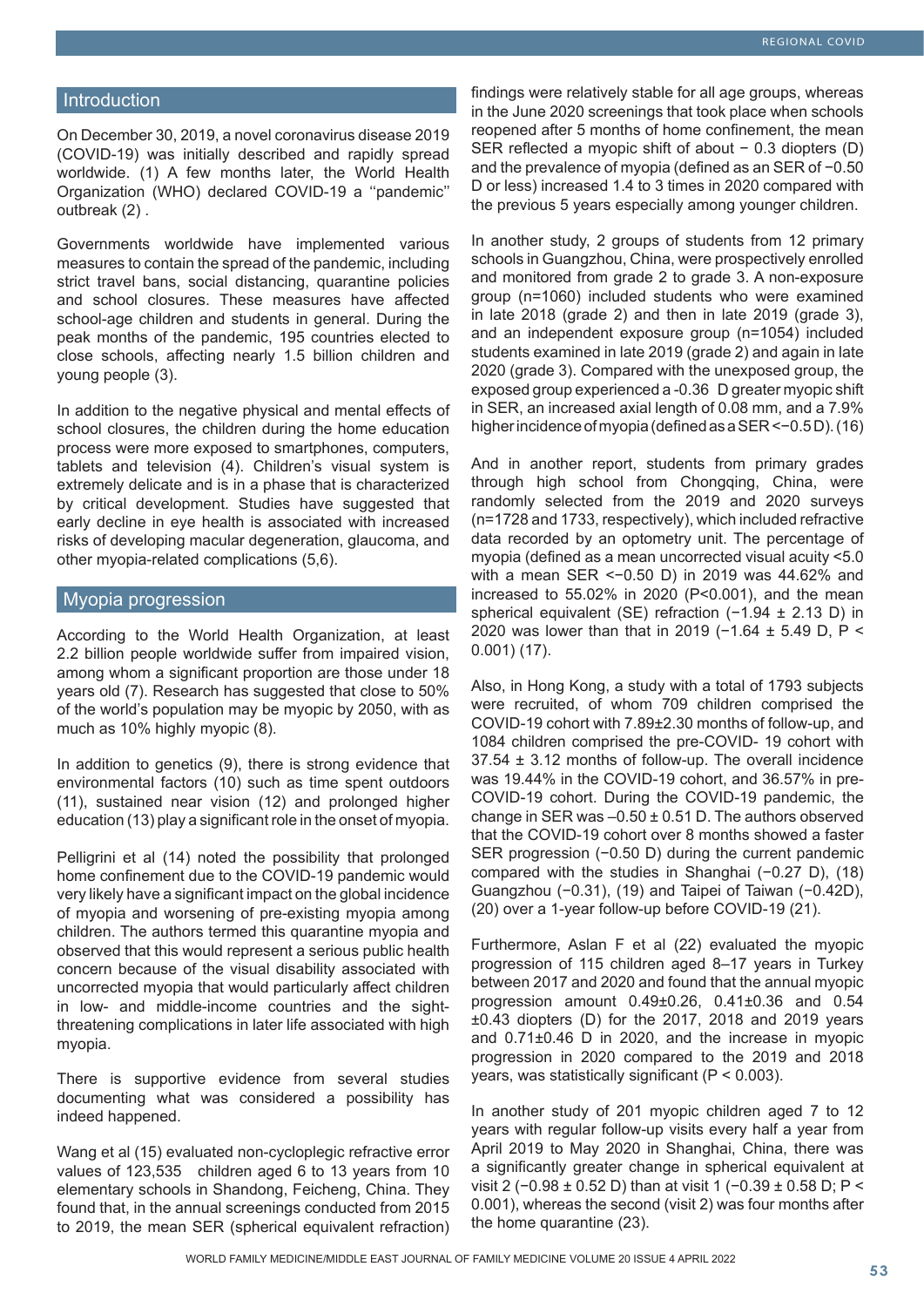Similarly, in a study in India, a total of 133 children (266 eyes) aged 6–18 years were included in the study. Mean annual myopia progression was found to be statistically significant during COVID-19 as compared with pre-COVID-19 (0.90 vs 0.25 D, P < 0.00001) and a total of 45.9% of children showed an annual progression of ≥1 D during the pandemic as compared with 10.5% before the COVID-19 pandemic (24).

In another study in China of two groups with a total of 154 children, the exposed group was formed from 77 children aged 8 to 10 years who studied at home in the 7-month period during the COVID-19 pandemic (follow-up period: January – August 2020) and did not study at home in the 7-month period before the COVID-19 outbreak (baseline period: July 2019 – January 2020). Seventy-seven children who did not undergo study-at-home (baseline period: 7 months in 2015, follow-up period: 7 months in 2016) were included in the control group. Myopia progression was similar between the two groups in the baseline period. However, in the follow-up period the exposed group had a greater change in refraction toward myopia (−0.83 ± 0.56 D) than the control group  $(-0.28 \pm 0.54)$  D; P < 0.001). In addition, the exposed group exhibited a significantly greater change in refraction toward myopia in the followup period (−0.83±0.56 D) than in the baseline period (−0.33±0.46 D; P < 0.001). (25)

In Spain, 1600 children between 5 and 7 years old were examined in September and October of 2020 and compared with the 4227 examined during the same months of 2019. There was a significant decrease of the spherical equivalent (mean ± standard deviation; 0.66 ± 2.03 D in 2019 vs. 0.48 ± 1.81 D in 2020; P ≤ 0.001) (26).

A summary of myopia progression in these studies is shown in Table 1.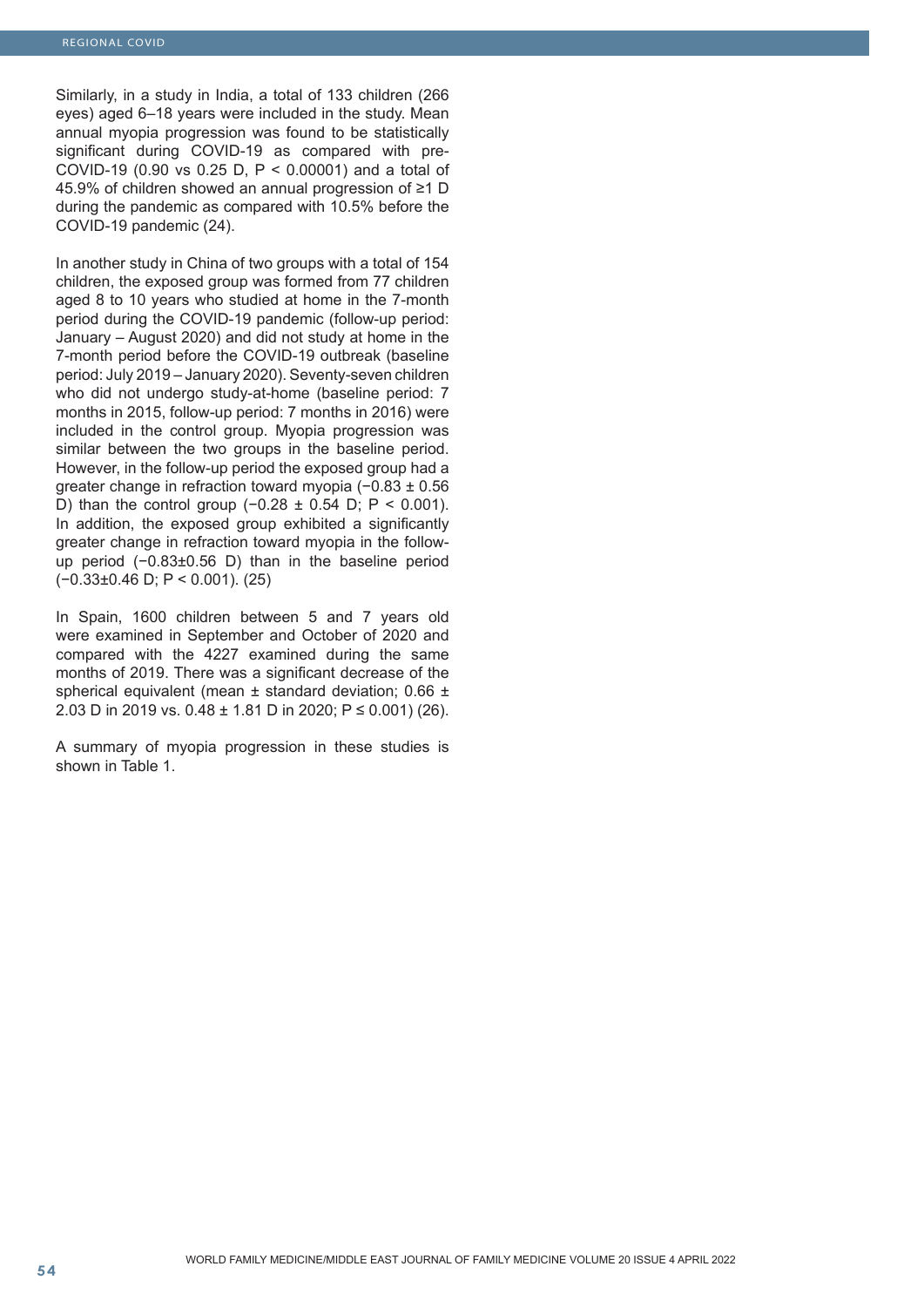| value<br>o.                          | P < 0.001<br>$-0.36D$ | #                       | ı                        | P0.003<br>$-0.17 + 0.6$ D | 0.001               | 0.00001                | $-0.0001$             | #                                    |
|--------------------------------------|-----------------------|-------------------------|--------------------------|---------------------------|---------------------|------------------------|-----------------------|--------------------------------------|
| Change pre COVID-<br>œ<br>ê<br>$\Xi$ | $-0.31 \pm 0.46$ *    | #                       | $-1.27 \pm 1.34$ **      | $-0.54 \pm 0.43$          | $-0.39 \pm 0.58$    | $-0.12 \pm 0.18$       | $-0.28 \pm 0.54$      | #                                    |
| Change during<br>COVID-19 (D)<br>5É  | $-0.67 \pm 0.56$      | P < 0.001               | $-0.50 \pm 0.51$         | $-0.71 \pm 0.46$          | $-0.98 \pm 0.52$    | $-0.45 \pm 0.48$       | $-0.83 \pm 0.56$      | $-0.13D$                             |
| during COVID-19 (D)<br>š             | $0.20 \pm 1.15$       | $-1.94 \pm 2.13$        | $-0.19 \pm 1.33$         | $-2.7 \pm 1.21$           | $-3.23 \pm 0.65$    | $-5.12 \pm 2.70$       | $-0.75(-1.13, -0.50)$ | $0.48 \pm 1.81$                      |
| pre COVID-19 (D)<br>55               | $0.86 \pm 0.94$       | $-1.64 \pm 5.49$        | $0.32 \pm 1.16$          | $-1.99 \pm 1.04$          | $-2.25 \pm 0.75$    | $-4.54 \pm 2.70$       | $-0.26 \pm 0.93$      | $0.66 \pm 2.03$                      |
| Duration                             | 1 year                | 1 year                  | 8 months                 | 1 year                    | 6 months            | 1 year                 | 7-month               | 1 year                               |
| Sample size                          | 1054                  | 1733                    | 709                      | 115                       | 201                 | 133                    | 77                    | 5827#*                               |
| Age, y                               | $6 - 8$               | $7 - 12$                | $6 - 8$                  | $8 - 17$                  | $7 - 12$            | $6 - 18$               | $8 - 10$              | 5-7                                  |
| Location                             | Guangzhou,<br>China   | Chongqing,<br>China     | Hong Kong                | Turkey                    | Shanghai, China     | India                  | Hebei, China          | Spain                                |
| Reference                            | Hu Y et al.<br>$(16)$ | Wang W et<br>al. $(17)$ | Zhang X et<br>al. $(21)$ | Aslan Fet al.<br>(22)     | Ma M et al,<br>(23) | Mohan A et<br>al. (24) | Ma Det al.<br>(25)    | Peregrina et<br>Alvarez-<br>al. (26) |

Table 1: Key results of myopia progression according to the previous studies.

SE spherical equivalent, D diopter, \* Myopia progression pre COVID 19 in the non-exposure group (n=1060). \*\* Myopia progression pre COVID 19 cohort (1084) for 3 years follow up duration.  $**$  Total of (4227) children examined in 2019 and (1600) children examined in 2020. # Not reported in the study.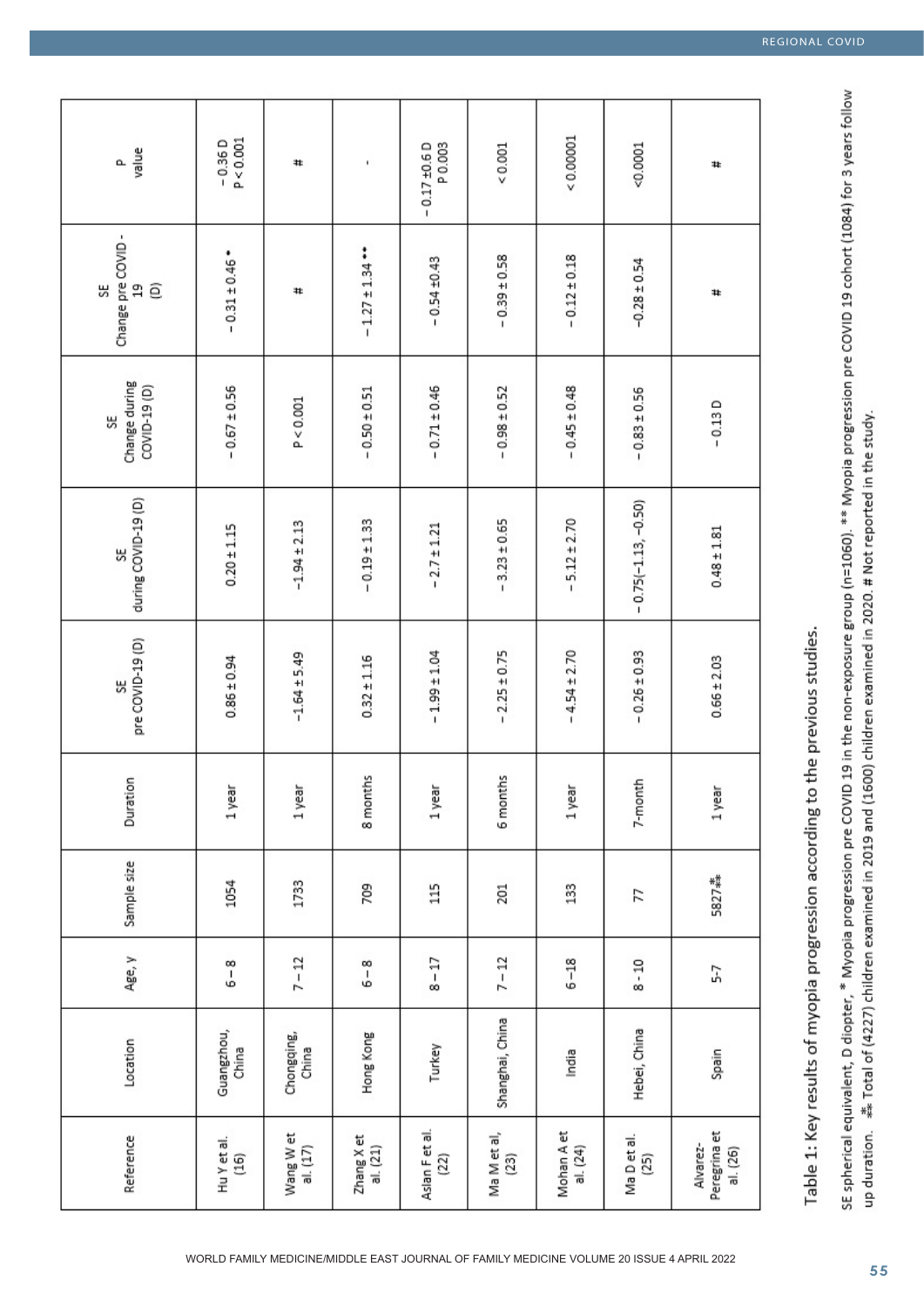#### Digital screen time and near work

The evidence concerning the role of screen time and near work in myopia onset and progression is conflicting. In a meta-analysis involving 15 studies with a total of 49,789 children 3-19 years of age, Lance et al reported mixed findings with respect to an influence of screen time on myopia (27).

Also, many authors report that increased near work is associated with higher incidence of myopia in school age children, (28-30) while others did not observe such a relationship (31-32).

Several studies found that children worldwide had spent extended periods of time with digital media during COVID-19 lockdown, Table 2.

The association between e-learning screen use, near work, and myopia development during COVID 19 was investigated by several studies.

In a study of 3,831 Chinese adolescents during the COVID-19 pandemic, researchers found that every 1 hour increase in daily digital screen use is associated with 1.26 OR [Odds Ratio] higher risk of myopic progression. And using smartphones and computers is shown to be associated with higher risks of myopic progression than television use (41).

In another survey involving 2234 subjects enrolled in 1st to 6th grade in primary schools in China. each additional diopter hour increase in electronic screen use per day was associated with 1.036 odds ratio (OR) increased likelihood of near-sighted refractive error, whereas diopter hour is the proximity-weighted eye use that is computed based on an average distance from electronic screens. It found that the subjects reporting occurrence of near-sighted

refractive error on average indicates 3.64 dh additional exposure to electronic screens per day than subjects who did not experience near-sighted refractive error (42).

Similarly, in a study of 3405 children from primary to upper-secondary school, findings show that each diopter hour increase in daily e-learning screen use is significantly associated with progression of myopia symptoms (OR: 1.074). It found an average daily screen time of  $3.9 \pm 2.3$ hours/day. Subjects who reported myopic symptoms on average engaged in 1.4 more hours than subjects who did not (P < 0.001) (43).

Also, Ma M et al (23) in their study found that an increase of 1 h/day spent on digital devices for online learning corresponded with a myopia progression of 0.21 D. They observed that an average of 0.67 h/day was spent on digital screen devices for online learning before the COVID-19 pandemic and increased to 5.24 h/day during COVID- 19 pandemic, nearly 10 times longer than before. A significant difference in change of SE was found between different types of digital devices used (mobile phone: −1.63 ± 0.20 D; tablet: −1.00 ± 0.29 D; television: −0.69 ± 0.25 D; projector: −0.61 ± 0.27 D; P < 0.001). Children using televisions and projectors had significantly less myopic shift than those using tablets (P < 0.001), who had slower myopia progression than those using mobile phones ( $P < 0.001$ ). More time spent on digital devices for online learning and doing other near work was significantly correlated to faster myopia progression (P < 0.001 for digital screen time;  $P = 0.015$  for other near work).

Also, in the above mentioned study of Wang W (17), the researchers found that the mean SE in the television group  $(-1.10 \pm 1.49 \text{ D})$  was better than that in the computer group ( $-2.03 \pm 2.37$  D, P = 0.0017) and in the cell phone group (−2.02 ± 2.09 D, P = 0.0028) for the students who used digital devices for online courses (17).

**Table 2: Children's screen time during COVID-19 in different studies**

| Country     | Age/      | Screen time effect                                                                                                                                                              |
|-------------|-----------|---------------------------------------------------------------------------------------------------------------------------------------------------------------------------------|
|             | year      |                                                                                                                                                                                 |
| Canada      | $5 - 11$  | Only 4.8% of children were meeting combined movement behavior guidelines<br>during COVID-19 restriction due to sedentary behavior including screen time<br>(5.1 hours/day) (33) |
| China       | $6 - 17$  | Screen time increased during the pandemic in total (+1730 min [or<br>approximately 30h] per week on average (34)                                                                |
| France      | $6 - 10$  | 65% of children had increased screen time (35)                                                                                                                                  |
| Germany     | $4 - 17$  | 61.2 minutes more screen time per day (36)                                                                                                                                      |
| Italy       | $6 - 18$  | Screen time increased by 4.85 h/day (37)                                                                                                                                        |
| India       | $10 - 18$ | average screen time $(3.9 \pm 1.9 \text{ h})$ vs $(1.9 \pm 1.1)$ pre COVID-19 (38)                                                                                              |
| Netherlands | $4 - 18$  | screen time increased by 1 hour (39)                                                                                                                                            |
| Spain       | $8 - 16$  | screen time increased by $1.9 \pm 2.6$ h/d (40)                                                                                                                                 |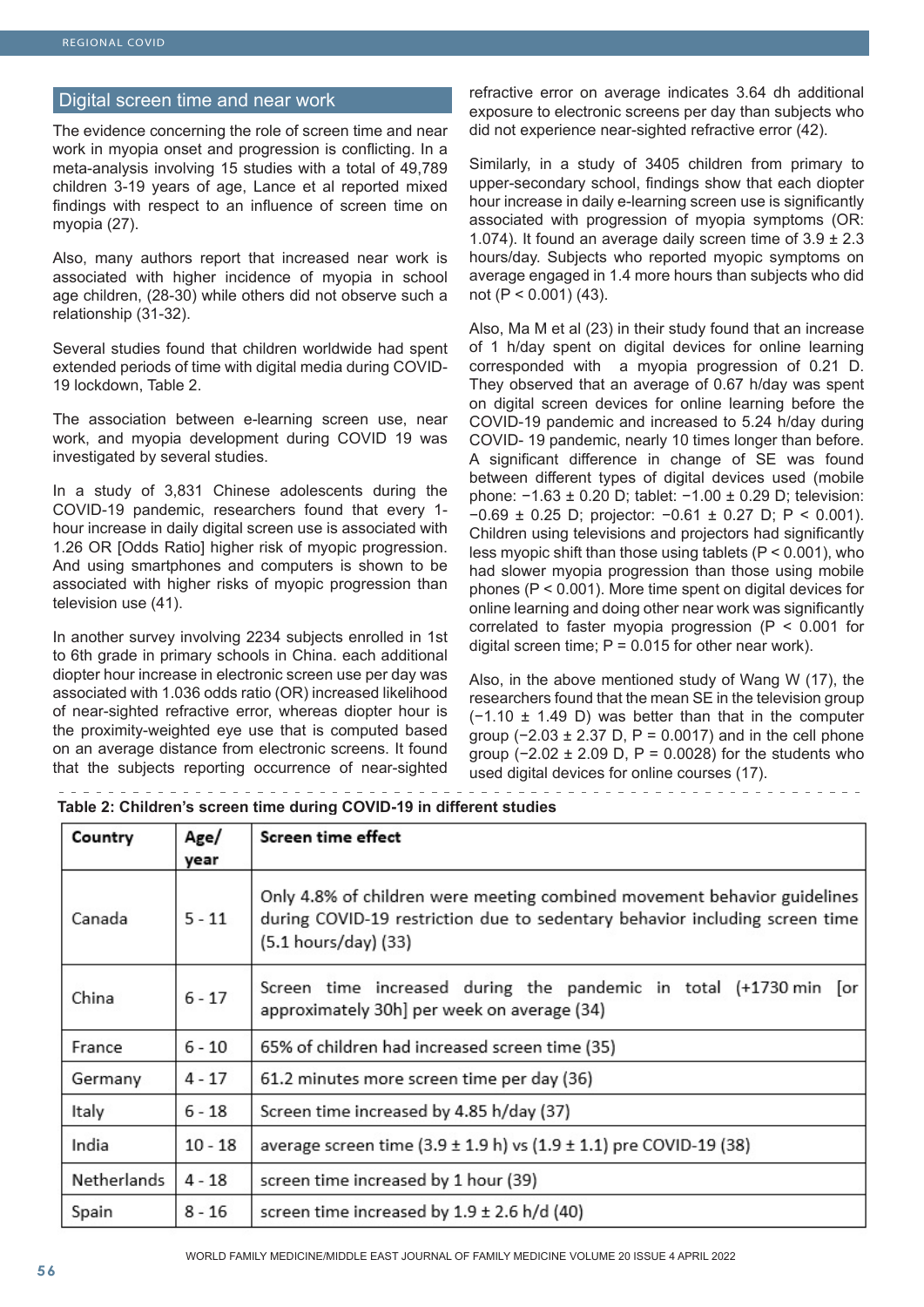In addition to that, in a study in India, 96.7% of the children were using smartphones to attend online classes. They noted increase in the duration of mobile game playing (P < 0.0001) during the COVID-19 period and found video game playing on smartphones ≥1 h per day was a significant risk factor for rapid annual myopia progression during the COVID-19 pandemic (OR = 3.46, P = 0.01) (24).

In Hong Kong, Zhang X et al found that screen time had increased from 2.45  $\pm$  2.32 to 6.89  $\pm$  4.42 hours/day (P < 0.001) in 709 children who comprised the COVID-19 cohort group. During the same period, total near work time increased from  $3.42 \pm 2.50$  hours/day to  $8.05 \pm 4.49$ hours/day (P < 0.001). The study also showed association of reading time with SER progression (21).

Also, Ma D et al (25) found that the amount of time spent performing near-work increased during the study-at-home period from  $2.96 \pm 1.05$  hours per day to  $4.33 \pm 1.04$  hours per day (P < 0.001), where near work included homework, reading books, painting, playing chess, using computers and using mobile phones.

In a study in USA, forty children (ages  $14.6 \pm 0.4$  years) simultaneously wore two sensors for one week; a Clouclip for objective measurement of near viewing and light exposure and an Actiwatch for objective measurement of activity and sleep. Objectively measured daily near viewing duration during COVID-19 was 6.9 ± 0.3 hrs. Myopes spent more time in near + intermediate viewing than non-myopes  $(P = 0.008)$  and had higher diopter hours (P =  $0.03$ ) and electronic device use was (12.0  $\pm$  0.7 hrs per day) (44). Similarly, in another study of 53 children in the USA, the daily electronic device use increased on weekdays and weekends during COVID-19 (7.3 ± 0.6 and  $7.9 \pm 0.7$  hours) compared to a typical summer (4.9)  $\pm$  0.5 and 6.1  $\pm$  0.5 hours, P < 0.001 for both weekdays and weekends) and to a typical school session  $(3.4 \pm 0.3)$ and  $5.4 \pm 0.5$  hours,  $P < 0.001$  for both weekdays and weekend) (45).

#### Outdoor activity time

The role of outdoor activity in decreasing myopia progression has been disputed. Outdoor activities have been reported to decrease the incidence and progression of myopia. (46-47). Wu et al. suggested that myopia progression in children who spent >11 h a week outdoors decreases by 53% (46). Also, He et al. reported that every additional 40 minutes of outside activities decreases myopia incidence by 23%, (47) While in another metaanalysis, improved outdoor time demonstrates a protective effect for onset but not progression of myopia (48).

Outdoor activity time and myopia progression during COVID 19 was investigated by several studies.

In a study of 1237 school children aged 9-14 years in India, a significant decline was noted in time spent on outdoor activity (from 8.5 hours/week in pre-COVID-19 time to 1.6 hours/week during COVID-19 lockdown; P < 0.001) (49).

Also, outdoor activities time decreased from  $1.27 \pm 1.12$ hours/day at baseline recruitment to  $0.41 \pm 0.90$  hours/ day during COVID-19 (P <0.001) (21). Similarly, outdoor activities decreased from  $1.84 \pm 1.43$  hours per day to  $0.98 \pm 1.01$  hours per day (P < 0.001) (25).

Aslan F et al (22) noted that the mean myopic progression was  $0.55 \pm 0.42$  D in children who spent time outside in the daylight for 2 hours a day, and  $0.82 \pm 0.45$  D in children who did not  $(P = 0.003)$  and the mean myopic progression was 0.5 ± 0.41 D in children living in detached houses and  $0.79 \pm 0.45$  D in those living in apartments (P = 0.006).

Liu J et al (43) reported that engaging in outdoor exercise four to six times per week (OR:  $0.745$ ,  $p = 0.034$ ) and one to three times per week (OR:  $0.829$ ,  $p = 0.048$ ) is associated with a lower likelihood of myopia progression, than none. Similarly, Wang W et al (17) reported that average time of outdoor activity was positively correlated with SE.

Also, in the abovementioned study in Spain (26), the authors found that 56% of the children changed the amount of time spent outdoors, and in 47% of the cases, this time decreased  $(P < 0.001)$ , and the relationship between lifestyles and refractive errors showed that children who spent more time outdoors had higher SE in both cases: pre and post confinement ( $P < 0.001$  and  $p = 0.049$ ).

In another study, home confinement in the form of less sun exposure was found to be the most important risk factor for the rapid progression of myopia during the COVID-19 pandemic. Sun exposure <1 hour per day (P < 0.00001) was found to be an independent risk factor for rapid myopia progression of ≥1 D (24).

Furthermore, in another study, children demonstrated decreased activity and time outdoors during COVID-19, with myopic children exhibiting lower light exposure and activity than non-myopes. However, while myopic children tended to spend less time outdoors  $(0.7 \pm 0.2$  hours per day) than non-myopic children  $(1.0 \pm 0.1$  hours per day), the difference did not reach significance  $(P = 0.09)$  (45). On the other hand, even the outdoor time during the home quarantine period significantly decreased from an average of 1.11 hours/day to 0.49 hours/day; no association between reduced outdoor time and faster myopia progression was observed (23). The authors noted that this might be because outdoor time was still less than 2 hours/day before the home quarantine, which is under the threshold required to have a positive effect or be due to the different influence of outdoor activities on myopia onset and its progression, with no protective effect in children who are already myopic.

#### Asthenopia and dry eye

Asthenopia is defined as a subjective sensation of eye strain, eye pain, dry eyes, itching eyes, and headaches, (50). Several previous studies have shown that increased use of digital tools is positively related to asthenopia risk among college students and school-aged children (51-52).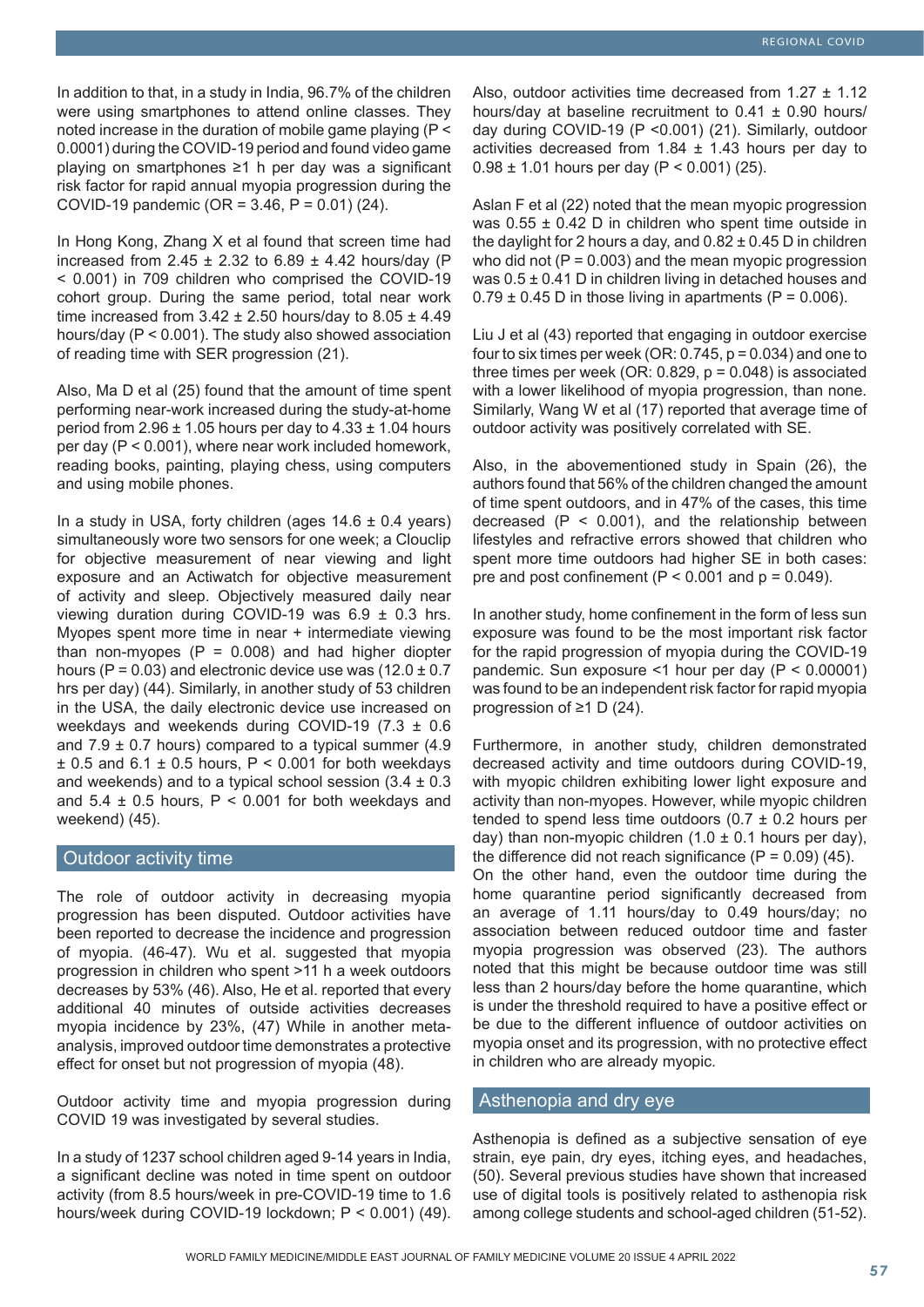The prevalence of asthenopia among school-aged children and adolescents varies significantly across countries, ranging from (12.4-26.4%) (53) in one study up to 89.9% (54) in another.

During COVID-19, a study in India of 217 children (13  $\pm$ 2.45 year) found  $36.9\%$  (n = 80) were using digital devices  $>5$  hours in the COVID era as compared to 1.8% (n = 4) before the COVID era. The prevalence of digital eye strain is 50.23% and was significantly associated with male gender, smartphone use, duration of digital device use >5 hours, digital device distance <18 inches, and use of mobile games >1 hour per day (38).

In another study of 654 students (mean age:  $12.02 \pm$ 3.9 years) in India, the average per day digital device exposure was  $5.2 \pm 2.2$  hours. (92.8%) of the children reported experiencing at least one asthenopic/dry eye symptom (AS/DS). The most prevalent symptoms were eye redness (69.1%) and heaviness of eyelids (79.7%). Significant positive correlation was reported between age and per day duration of digital device exposure (P < 0.001). Computer vision syndrome (CVS) score for spectacle users was significantly higher (P < 0.001). CVS score was found to correlate significantly with age and duration of digital device exposure  $(P < 0.001)$  (55).

Also, in another study of 25,781 school-aged children in China, overall asthenopia prevalence was 12.1%, varying from 5.4 to 18.2%. Authors found that total screen time was positively associated with asthenopia risk and a 100 hour increment of total screen/online-course time was associated with an increased risk of asthenopia by 9% (56).

In Egypt, a study of 403 subjects with a mean age of 12.7  $\pm$ 1.9 years (range 10–18) during COVID-19 reported that the most frequent current symptom was eye fatigue followed by dryness/grittiness/scratchiness, then burning, watering, and irritation, and 16.6 % of the patients reported current use of artificial tears. Screen time for both education and leisure increased significantly compared to pre-COVID-19, with a mean difference of 1.06  $\pm$  1.5 and 1.39  $\pm$  2.04 hour per day, respectively (P<0.001). Increased screen time has been associated with increased dry eye symptoms (57).

Furthermore, in a study of 110 healthy children 10-17 years of age who were enrolled in full-time or hybrid virtual school during the COVID-19 pandemic, 61% of children had an increase in convergence insufficiency symptoms and 17% had severe convergence insufficiency symptoms after school, and 53% of children had an increase in asthenopia symptoms. (58)

In another study in China, 2005 children with mean  $12 \pm$ 3.0 years had mean screen time of  $4.6 \pm 3.4$  hours/day. 77.0% of students reported at least one CVS symptom with eye dryness and itching the most common (48%). CVS score was independently associated with older age, children with myopia not wearing glasses, astigmatism, other ocular diseases, not complying with the 20-20-20 rule, more screen time and less outdoor activities (59).

### Recommendation for screen time, outdoor activity time, and digital eye strain

The World Health Organization's guidelines on physical activity, sedentary behavior, and sleep recommends no more than 1-hour sedentary screen time for those aged 2-5 years, and less is better (60).

The American Academy of Child and Adolescent Psychiatry recommends restricting non-educational screen time to about 1 hour per weekday and 3 hours on the weekend days for children 2-5 years of age and for ages 6 and older, encourage healthy habits and limit activities that include screens (61).

In 2018, the Ministry of Education of China adopted a plan for control and prevention of myopia, which included the restriction of use of electronics as a teaching tool to no more than 30% of overall teaching time, prohibition of phones and tablets in classrooms, the use of electronic products for non-learning purposes should not exceed 15 minutes at a time and should not exceed 1 hour per day, and students are also encouraged to rest their eyes for 10 minutes after using electronic products for 30-40 minutes of learning (62).

In 2020, the National Health Commission of China issued the Guidelines for the Prevention of Myopia in Children and Adolescents During the COVID-19 Epidemic, which limited online learning time in primary school students to 2.5 hours per day, with each time not to exceed 20 minutes; and in secondary school students to 4 hours per day, and each time not to exceed 30 minutes, and video screen time for non-learning purposes to 1 hour per day. It was recommended to choose large-screen electronic products for online learning, with the priority a projector, TV, desktop computer, laptop, tablet, mobile phone, and the viewing distance should be more than 3 meters for projector, more than 4 times for TV and more than 50 cm (about an arm's length) for computer (63).

Increased outdoor activities in children have been shown to reduce the myopic change in both non-myopic and myopic children (43). After the implementation of a myopia prevention program (Tian-Tian 120 outdoor program) in Taiwan, in which primary schools were encouraged to take their students outdoors for 120 minutes per day, the long-term trend of increasing prevalence of reduced visual acuity (defined as uncorrected visual acuity <20/25) in schoolchildren from 2001 to 2011 (34.8%-50%) was reversed from 2012-2015 (49.4% to 46.1%) (64).

In Taiwan, after launching the Yilan Myopia Prevention and Vision Improvement Program (YMVIP) from 2014 through to 2020, myopia prevention strategies such as increasing outdoor activities (2 hours/weekday) was promoted in all kindergartens. The myopia prevalence declined significantly from 2014 through to 2016 and remained stable afterward even during COVID-19 (no school closure or shifting to online education in Taiwan at that time). In total, the prevalence of myopia decreased by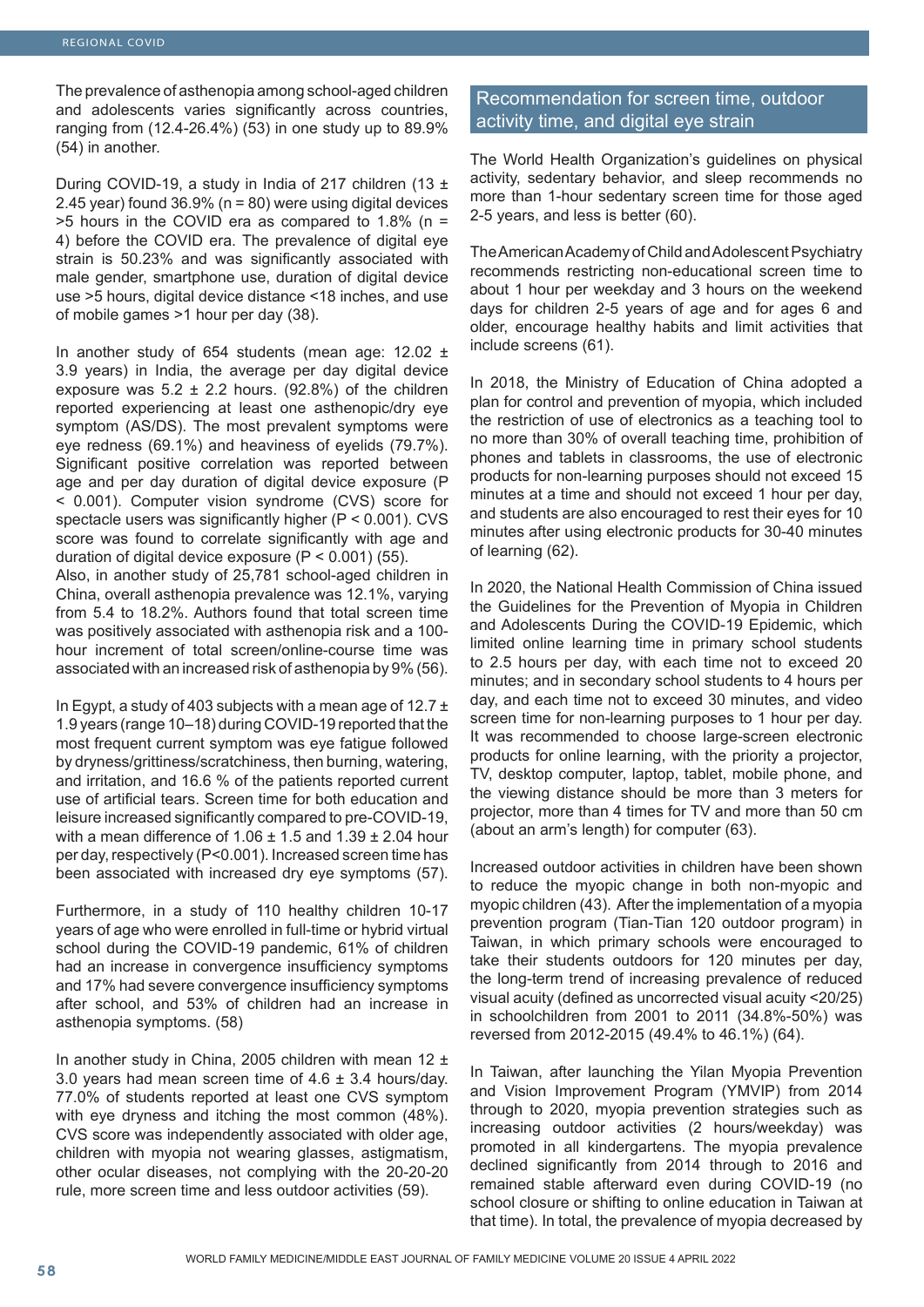5.2% from 2014 through to 2020 (15.5% to 10.3%) (65). In China, the National Health Commission recommended more than 2 hours of outdoor activity time every day and advocated myopic children and adolescents to spend more than 3 hours outdoor activities every day (63).

Recommendations to reduce digital eye strain include correct ergonomic practices, appropriate correction of refractive error, maintain normal blinking, the use of appropriate lighting, careful positioning of the digital device, adjusting image parameters (resolution, text size, contrast, luminance), taking breaks, and the use of lubricating eye drops (artificial tears) to help alleviate dry eye-related symptoms (66-67). The American Optometric Association promotes the 20-20-20 rule (take a 20-second break to view something 20 feet away every 20 minutes) to help alleviate digital eyestrain (68).

#### **Conclusion**

The COVID-19 pandemic has led to dramatic changes in many aspects of daily life. Online learning has become the mainstream public learning mode during the pandemic. Several studies indicate accelerated myopic progression during the COVID-19 pandemic in children; myopic progression ranges from 0.13 D in Spain (26) up to 0.98 D in China (23) and the increase has been found to be related to excessive use of digital screen devices and the duration of outdoor activities. The increase in daily digital screen use is associated with higher risk of myopic progression (41-43). Smartphones and computers are shown to be associated with higher risks of myopic progression than television and projector use (17, 23, 41). A significant decline was noted in outdoor activity time in several studies (21, 25, 49) and engaging in outdoor activities is associated with a lower risk of myopic progression (17, 43).

Asthenopia and dry eye in children has a prevalence between 5.4 % in China (56) up to 92.8% in India (55). Prolonged screen time, and online-course time were associated with higher risk for asthenopia and dry eye (55-59).

Children's health is a collective responsibility of parents, teachers and health care practitioners. Eye and vision health awareness need to be spread in all possible ways. Teachers and parents need to help students and children to develop healthy relationships with digital devices. They should encourage children to put their devices away for an hour or two each day, and to go outside and get some form of exercise. Parents can set limits using indevice applications to restrict the total screen time spent per day or per session and parents should act as role models by reducing their own digital device usage, and spending more time with their children outdoors. Eye care practitioners should educate parents to bring children who have refractive error and who are using spectacles for routine eye examination and emphasize on the importance of reducing screen time and increasing outdoor activity.

#### **References**

1. Morens DM, Daszak P, Taubenberger JK. Escaping Pandora's Box—another novel coronavirus. N Engl J Med. 2020 Apr 2; 382(14):1293–5. https://doi.org/10.1056/ NEJMp2002106 PMID: 32101660

2. World Health Organization. Rolling Updates on Coronavirus Disease (COVID-19). Available online: https:// www.who.int/emergencies/diseases/novel-coronavirus-2019/events-as-they-happen

3. UNESCO. 1.3 billion learners are still affected by school or university closures, as educational institutions start reopening around the world, says UNESCO. Available at: https://en.unesco.org/news/13-billion-learners-arestill-affected-school-university-closures-educationalinstitutions

4. Sumitha M, Sanjay S, Kemmanu V, Bhanumathi MR, Shetty R. Will COVID-19 pandemic-associated lockdown increase myopia in Indian children? Indian J Ophthalmol. 2020; 68:1496.

5. Tideman JW, Snabel MC, Tedja MS, van Rijn GA, Wong KT, Kuijpers RW, et al. Association of axial length with risk of uncorrectable visual impairment for Europeans with myopia. JAMA Ophthalmol. 2016;134(12):1355–63.

6. Chua SY, Sabanayagam C, Cheung YB, Chia A, Valenzuela RK, Tan D, et al. Age of onset of myopia predicts risk of high myopia in later childhood in myopic Singapore children. Ophthalmic Physiol Opt. 2016;36(4):388–94.

7. WHO.World Report on Vision. Available online: https:// www.who.int/publications/i/item/9789241516570.

8. Holden, B.A.; Fricke, T.R.; Wilson, D.A.; Jong, M.; Naidoo, K.S.; Sankaridurg, P.; Wong, T.Y.; Naduvilath, T.J.; Resnikoff, S. Global Prevalence of Myopia and High Myopia and Temporal Trends from 2000 through 2050. Ophthalmology. 2016, 123, 1036–1042.

9. Tedja, M.S.; Haarman, A.E.G.; Meester-Smoor, M.A.; Kaprio, J.; Mackey, D.A.; Guggenheim, J.A.; Hammond, C.J.; Verhoeven, V.J.M.; Klaver, C.C.W. IMI—Myopia genetics report. Investig. Ophthalmol. Vis. Sci. 2019, 60, M89–M105.

10. Mrugacz, M.; Gajecka, M.; Mrukwa-Kominek, E.; Witkowska, K.J. Myopia: Risk factors, disease mechanisms, diagnostic modalities, and therapeutic options. J. Ophthalmol. 2018, 2018, 1–2.

11. Wu, P.C.; Tsai, C.L.; Wu, H.L.; Yang, Y.H.; Kuo, H.K. Outdoor activity during class recess reduces myopia onset and progression in school children. Ophthalmology 2013, 120, 1080–1085.

12. Enthoven, C.A.; Tideman, J.W.L.; Polling, J.R.; Yang-Huang, J.; Raat, H.; Klaver, C.C.W. The impact of computer use on myopia development in childhood: The Generation R study. Prev. Med. 2020, 132, 105988.

13. Dirani, M.; Shekar, S.N.; Baird, P.N. The role of educational attainment in refraction: The genes in myopia (GEM) twin study. Investig. Ophthalmol. Vis. Sci. 2008, 49, 534–538.

14. Pellegrini M, Bernabei F, Scorcia V, Giannaccare G. May home confinement during the COVID-19 outbreak worsen the global burden of myopia? Graefes Arch Clin Exp Ophthalmol. 2020;258(9):2069-2070. Doi:10.1007/ s00417-020-04728-2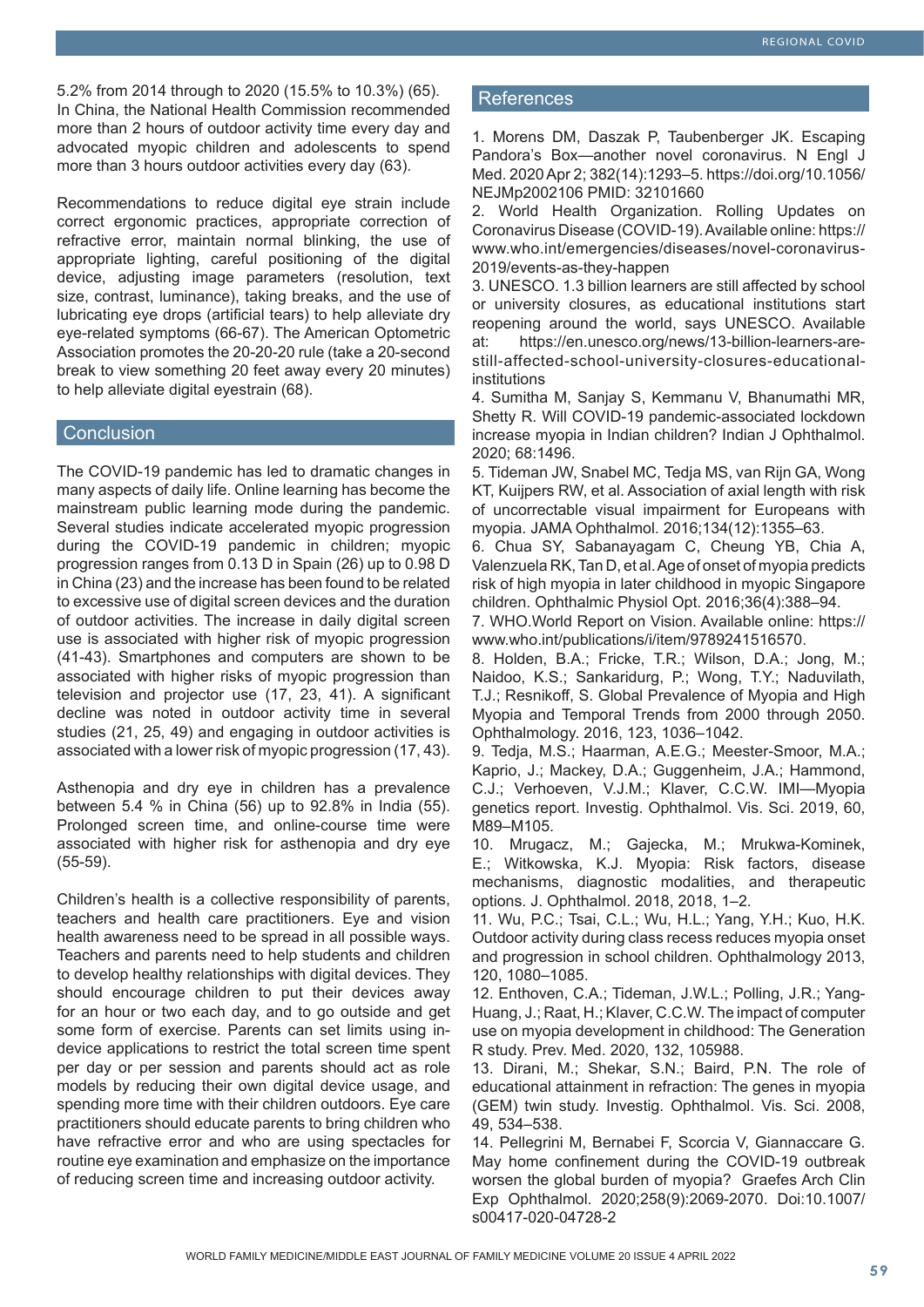15. Wang J, Li Y, Musch DC, et al. Progression of myopia in school-aged children after COVID-19 home confinement. JAMA Ophthalmol. 2021;139(3):293-300. doi:10.1001/ jamaophthalmol.2020.6239

16. Hu Y, Zhao F, Ding X, et al. Rates of myopia development in young Chinese schoolchildren during the outbreak of COVID-19. JAMA Ophthalmol. Published online September 16, 2021. doi:10.1001/jamaophthalmol.2021.3563

17. Wang W, Zhu L, Zheng S, et al. Survey on the progression of myopia in children and adolescents in Chongqing during COVID-19 pandemic. Front Public Health. 2021; 9:646770. doi:10.3389/fpubh.2021.646770.

18. Li T, Jiang B, Zhou X. Axial length elongation in primary school-age children: a 3-year cohort study in Shanghai. BMJ Open 2019;9: e029896.

19. Liao C, Ding X, Han X, et al. Role of parental refractive status in myopia progression: 12-year annual observation from the Guangzhou twin eye study. Invest Ophthalmol Vis Sci 2019; 60:3499–506.

20. Hsu C-C, Huang N, Lin P-Y, et al. Risk factors for myopia progression in second-grade primary school children in Taipei: a population-based cohort study. Br J Ophthalmol 2017; 101:1611–7.

21. Zhang, Xiujuan et al. "Myopia incidence and lifestyle changes among school children during the COVID-19 pandemic: a population-based prospective study." The British journal of ophthalmology, bjophthalmol-2021-319307.

2 Aug. 2021, doi:10.1136/bjophthalmol-2021-319307. 22. Aslan, F., Sahinoglu-Keskek, N. The effect of home education on myopia progression in children during the COVID-19 pandemic. Eye (2021). https://doi.org/10.1038/ s41433-021-01655-2.

23. Ma M, Xiong S, Zhao S, Zheng Z, Sun T, Li C. COVID-19 home quarantine accelerated the progression of myopia in children aged 7 to 12 years in China. Invest Ophthalmol Vis Sci. 2021;62(10):37.

24. Mohan A, Sen P, Peeush P, Shah C, Jain E. Impact of online classes and home confinement on myopia progression in children during COVID-19 pandemic: Digital eye strain among kids (DESK) study 4. Indian J Ophthalmol 2022; 70:241-5.

25. Ma D, Wei S, Li S-M, Yang X, Cao K, Hu J, Peng X, Yan R, Fu J, Grzybowski A, Jin Z-B and Wang N (2022) The Impact of Study-at-Home During the COVID-19 Pandemic on Myopia Progression in Chinese Children. Front. Public Health 9:720514. doi: 10.3389/fpubh.2021.720514

26. Alvarez-Peregrina, C.; Martinez-Perez, C.; Villa-Collar, C.; Andreu-Vázquez, C.; Ruiz-Pomeda, A.: Sánchez-Tena, M.Á. Impact of COVID-19 Home Confinement in Children's Refractive Errors. Int. J. Environ. Res. Public Health 2021, 18, 5347. https://doi.org/10.3390/ijerph18105347.

27. Lanca C, Saw SM. The association between digital screen time and myopia: a systematic review. Ophthalmic Physiol Opt. 2020; 40:216–129.

28. Lin Z, Vasudevan B, Mao GY, et al. The influence of near work on myopic refractive change in urban students in Beijing: a three-year follow-up report. Graefe's Arch Clin Exp Ophthalmol. 2016; 254:2247–2255.

29. Mutti DO, Mitchell GL, Moeschberger ML, et al. Parental myopia, near work, school achievement, and children's refractive error. Invest Ophthalmol Vis Sci. 2002; 43:3633–3640.

30. French AN, Morgan IG, Mitchell P, et al. Risk factors for incident myopia in Australian schoolchildren: the Sydney Adolescent Vascular and Eye Study. Ophthalmology. 2013; 120:2100– 2108.

31. Jones-Jordan LA, Sinnott LT, Cotter SA, et al. Time outdoors, visual activity, and myopia progression in juvenile-onset myopes. Invest Ophthalmol Vis Sci. 2012; 53:7169–1775.

32. Saw S-M, Shankar A, Tan S-B, et al. A cohort study of incident myopia in Singaporean children. Invest Ophthalmol Vis Sci. 2006; 47:1839–1844.

33. Moore, S. A. et al. Impact of the COVID-19 virus outbreak on movement and play behaviours of Canadian children and youth: a national survey. Int. J. Behav. Nutr. Phys. Act. 17(1), 85. https:// doi. org/ 10. 1186/ s12966- 020- 00987-8 (2020).

34. Xiang, M., Zhang, Z. & Kuwahara, K. Impact of COVID-19 pandemic on children and adolescents' lifestyle behavior larger than expected. Prog. Cardiovasc. Dis. 63(4), 531– 532. https:// doi. org/ 10. 1016/j. pcad. 2020. 04. 013 (2020).

35. Chambonniere, C. et al. Effect of the COVID-19 lockdown on physical activity and sedentary behaviors in French children and adolescents: new results from the ONAPS national survey. Eur. J. Integr. Med. 43, 101308. https:// doi. org/ 10. 1016/j. eujim. 2021. 101308 (2021).

36. Schmidt, S. et al. Physical activity and screen time of children and adolescents before and during the COVID-19 lockdown in Germany: a natural experiment. Sci. Rep. 10(1), 21780. https:// doi. org/ 10. 1038/ s41598- 020- 78438-4 (2020).

37. Pietrobelli, A. et al. Effects of COVID-19 lockdown on lifestyle behaviors in children with obesity living in Verona, Italy: a longitudinal study. Obesity 28(8), 1382–1385. https:// doi. org/ 10. 1002/ oby. 22861 (2020).

38. Mohan A, Sen P, Shah C, Jain E, Jain S. Prevalence and risk factor assessment of digital eye strain among children using online e-learning during the COVID-19 pandemic: Digital eye strain among kids (DESK study-1). Indian J Ophthalmol 2021; 69:140-4.

39. Ten Velde, G., Lubrecht, J., Arayess, L., van Loo, C., Hesselink, M., Reijnders, D., & Vreugdenhil, A. (2021). Physical activity behaviour and screen time in Dutch children during the COVID-19 pandemic: pre-, during and post-school closures. Pediatric Obesity, e12779. https:// doi. org/ 10. 1111/ ijpo. 12779.

40. Medrano, M., Cadenas-Sanchez, C., Oses, M., Arenaza, L., Amasene, M., & Labayen, I. (2020). Changes in lifestyle behaviours during the COVID-19 confinement in Spanish children: A longitudinal analysis from the MUGI project. Pediatric Obesity, e12731. Advance online publication. https:// doi. org/ 10. 1111/ ijpo. 12731

41. Liu J, Li B, Sun Y, Chen Q and Dang J (2021) Adolescent Vision Health During the Outbreak of COVID-19: Association Between Digital Screen Use and Myopia Progression. Front. Pediatr. 9:662984. doi: 10.3389/fped.2021.662984.

42. Liu, J., Chen, Q. & Dang, J. Understanding risks of refractive error among Chinese children amidst pandemic disruptions: results from a rapid survey. BMC Ophthalmol 21, 370 (2021). https://doi.org/10.1186/s12886-021-02133-9. 43. Liu, J.; Li, B.; Chen, Q.; Dang, J. Student Health Implications of School Closures during the COVID-19 Pandemic: New Evidence on the Association of e-Learning,